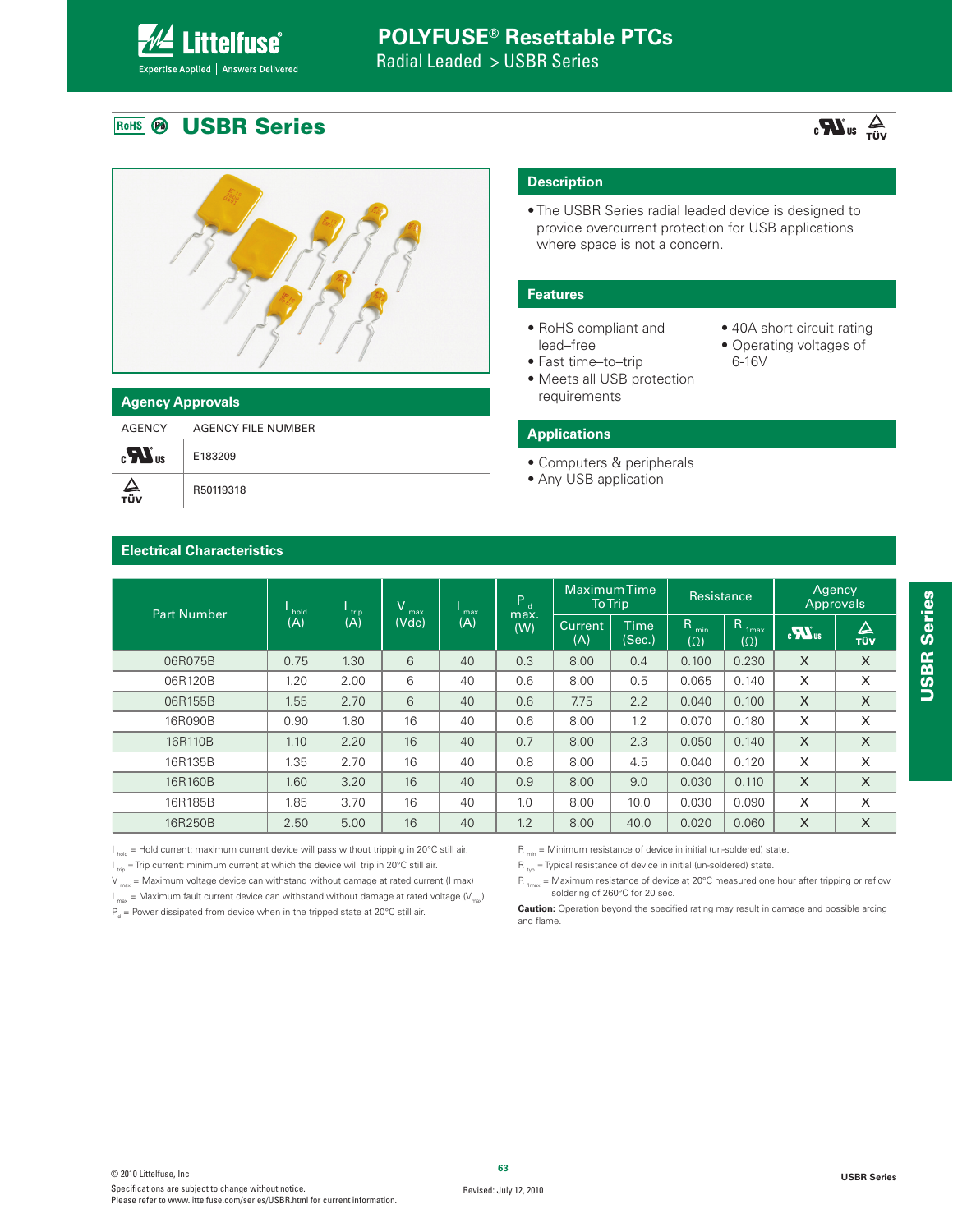## **POLYFUSE® Resettable PTCs**

Radial Leaded > USBR Series



### **Temperature Rerating**

|                    | <b>Ambient Operation Temperature</b> |                 |               |                |                         |                |                |                |                |  |  |
|--------------------|--------------------------------------|-----------------|---------------|----------------|-------------------------|----------------|----------------|----------------|----------------|--|--|
|                    | $-40^{\circ}$ C                      | $-20^{\circ}$ C | $0^{\circ}$ C | $23^{\circ}$ C | $40^{\circ}$ C          | $50^{\circ}$ C | $60^{\circ}$ C | $70^{\circ}$ C | $85^{\circ}$ C |  |  |
| <b>Part Number</b> |                                      |                 |               |                | <b>Hold Current (A)</b> |                |                |                |                |  |  |
| 06R075B            | 1.05                                 | 0.95            | 0.85          | 0.75           | 0.65                    | 0.60           | 0.55           | 0.50           | 0.43           |  |  |
| 06R120B            | 1.69                                 | 1.52            | 1.36          | 1.20           | 1.04                    | 0.96           | 0.88           | 0.80           | 0.68           |  |  |
| 06R155B            | 2.17                                 | 1.96            | 1.75          | 1.55           | 1.34                    | 1.24           | 1.13           | 1.03           | 0.88           |  |  |
| 16R090B            | 1.31                                 | 1.17            | 1.04          | 0.90           | 0.75                    | 0.69           | 0.61           | 0.55           | 0.47           |  |  |
| 16R110B            | 1.60                                 | 1.43            | 1.27          | 1.10           | 1.00                    | 0.92           | 0.75           | 0.67           | 0.57           |  |  |
| 16R135B            | 1.96                                 | 1.76            | 1.55          | 1.35           | 1.12                    | 1.04           | 0.92           | 0.82           | 0.70           |  |  |
| 16R160B            | 2.32                                 | 2.08            | 1.84          | 1.60           | 1.33                    | 1.23           | 1.09           | 0.98           | 0.83           |  |  |
| 16R185B            | 2.68                                 | 2.41            | 2.13          | 1.85           | 1.54                    | 1.42           | 1.26           | 1.13           | 0.96           |  |  |
| 16R250B            | 3.63                                 | 3.25            | 2.88          | 2.50           | 2.08                    | 1.93           | 1.70           | 1.53           | 1.30           |  |  |

### **Average Time Current Curves**



### **Temperature Rerating Curve**



The average time current curves and Temperature Rerating curve performance is affected by a number or variables, and these curves provided as guidance only. Customer must verify the performance in their application.

### **Soldering Parameters**



| <b>Pre-Heating</b><br>Zone | Refer to the condition recommended by the<br>flux manufacturer. Max. ramping rate should<br>not exceed 4°C/Sec. |
|----------------------------|-----------------------------------------------------------------------------------------------------------------|
| <b>Soldering Zone</b>      | Max. solder temperature should not exceed<br>$260^{\circ}$ C                                                    |
| <b>Cooling Zone</b>        | Cooling by natural convection in air.                                                                           |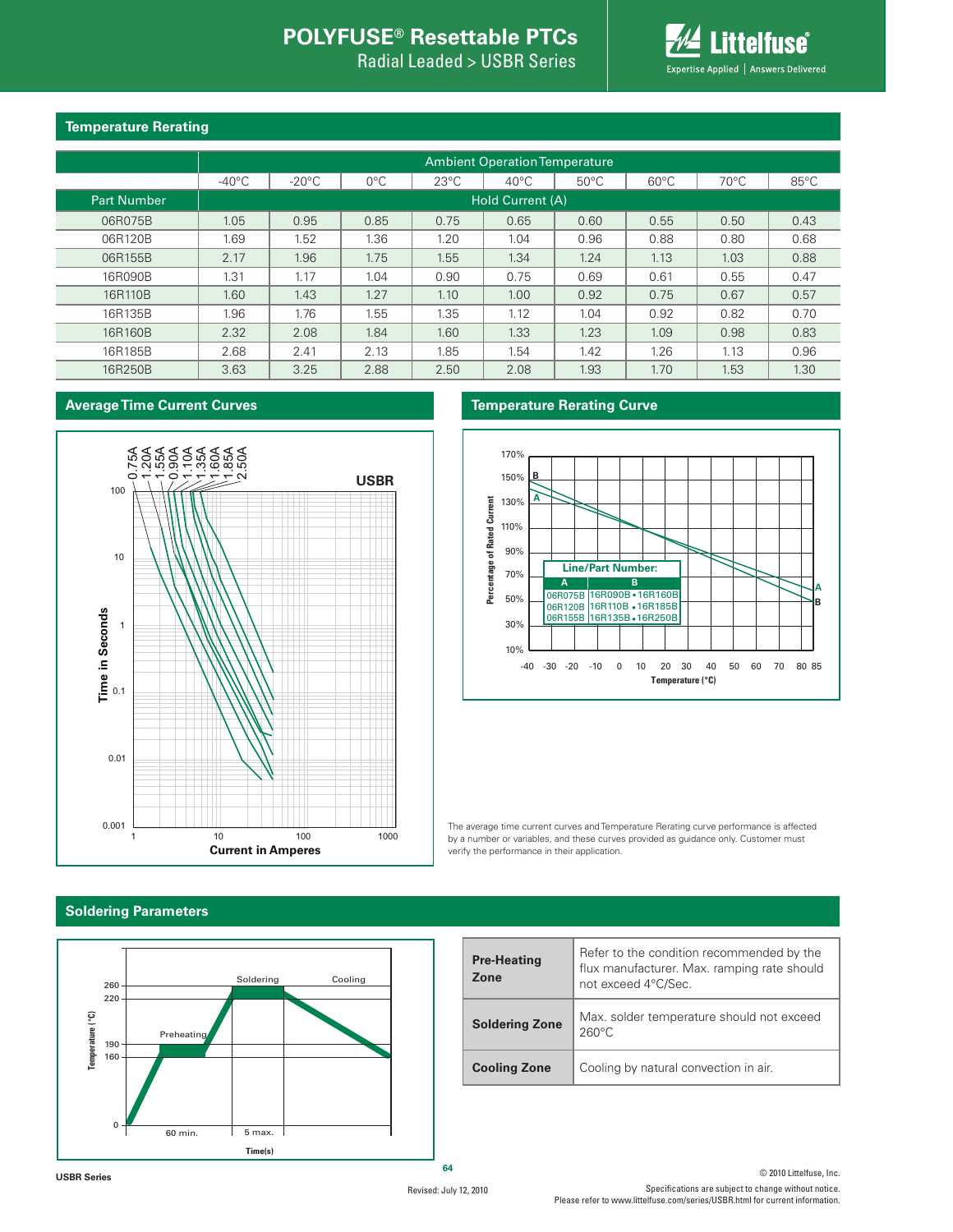

## **POLYFUSE® Resettable PTCs** Radial Leaded > USBR Series

### **Physical Specifications**

| <b>Lead Material</b>                       | .90-2.50A: Tin-plated Copper clad steel<br>.75A: Tin-plated Copper   |
|--------------------------------------------|----------------------------------------------------------------------|
| <b>Soldering</b><br><b>Characteristics</b> | Solderability per MIL-STD-202,<br>Method 208E                        |
| <b>Insulating Material</b>                 | Cured, flame retardant epoxy polymer<br>meets UL 94V-0 requirements. |
| <b>Device Labeling</b>                     | Marked with 'LF', voltage, current rating,<br>and date code          |

### **Environmental Specifications**

| <b>Operating/Storage</b><br><b>Temperature</b>                       | $-40^{\circ}$ C to $+85^{\circ}$ C                                                 |
|----------------------------------------------------------------------|------------------------------------------------------------------------------------|
| <b>Maximum Device Surface</b><br><b>Temperature in Tripped State</b> | $125^{\circ}$ C                                                                    |
| <b>Passive Aging</b>                                                 | $+85^{\circ}$ C, 1000 hours<br>$-$ /+5% typical resistance change                  |
| <b>Humidity Aging</b>                                                | +85°C, 85% R.H., 1000 hours<br>$-$ /+5% typical resistance change                  |
| <b>Thermal Shock</b>                                                 | $+85^{\circ}$ C to -40 $^{\circ}$ C 10 times<br>$-$ /+5% typical resistance change |
| <b>Solvent Resistance</b>                                            | MIL-STD-202, Method 215F                                                           |
| <b>Moisture Sensivitivy Level</b>                                    | Level 1, J-STD-020C                                                                |

### **Dimensions (mm)**



**Figure 1**

**Figure 2**

B

D

|                 |                | A      |      | B      |      | $\mathsf{C}$ |      | D      |      | E      |      |               |      | <b>Physical Characteristics</b> |
|-----------------|----------------|--------|------|--------|------|--------------|------|--------|------|--------|------|---------------|------|---------------------------------|
| Part<br>Number' | <b>Figure</b>  | Inches | mm   | Inches | mm   | Inches       | mm   | Inches | mm   | Inches | mm   | Lead (dia)    |      | <b>Material</b>                 |
|                 |                | Max.   | Max. | Max.   | Max. | Typ.         | Typ. | Min.   | Min. | Max.   | Max. | <b>Inches</b> | mm   |                                 |
| 06R075B         | 1              | 0.27   | 6.9  | 0.45   | 11.4 | 0.20         | 5.1  | 0.30   | 7.6  | 0.12   | 3    | 0.020         | 0.51 | Sn/Cu                           |
| 06R120B         | 1              | 0.27   | 6.9  | 0.46   | 11.7 | 0.20         | 5.1  | 0.30   | 7.6  | 0.12   | 3    | 0.020         | 0.51 | Sn/CuFe                         |
| 06R155B         | 1              | 0.27   | 6.9  | 0.46   | 11.7 | 0.20         | 5.1  | 0.30   | 7.6  | 0.12   | 3    | 0.020         | 0.51 | Sn/CuFe                         |
| 16R090B         | 2              | 0.29   | 7.4  | 0.48   | 12.2 | 0.20         | 5.1  | 0.30   | 7.6  | 0.12   | 3    | 0.020         | 0.51 | Sn/CuFe                         |
| 16R110B         | 2              | 0.29   | 7.4  | 0.56   | 14.2 | 0.20         | 5.1  | 0.30   | 7.6  | 0.12   | 3    | 0.020         | 0.51 | Sn/CuFe                         |
| 16R135B         | 2              | 0.35   | 8.9  | 0.53   | 13.5 | 0.20         | 5.1  | 0.30   | 7.6  | 0.12   | 3    | 0.020         | 0.51 | Sn/CuFe                         |
| 16R160B         | 2              | 0.35   | 8.9  | 0.60   | 15.2 | 0.20         | 5.1  | 0.30   | 7.6  | 0.12   | 3    | 0.020         | 0.51 | Sn/CuFe                         |
| 16R185B         | 2              | 0.40   | 10.2 | 0.62   | 15.7 | 0.20         | 5.1  | 0.30   | 7.6  | 0.12   | 3    | 0.020         | 0.51 | Sn/CuFe                         |
| 16R250B         | $\overline{2}$ | 0.45   | 11.4 | 0.72   | 18.3 | 0.20         | 5.1  | 0.30   | 7.6  | 0.12   | 3    | 0.020         | 0.51 | Sn/CuFe                         |

### **Part Marking System**



© 2010 Littelfuse, Inc **USBR Series** Specifications are subject to change without notice. Please refer to www.littelfuse.com/series/USBR.html for current information.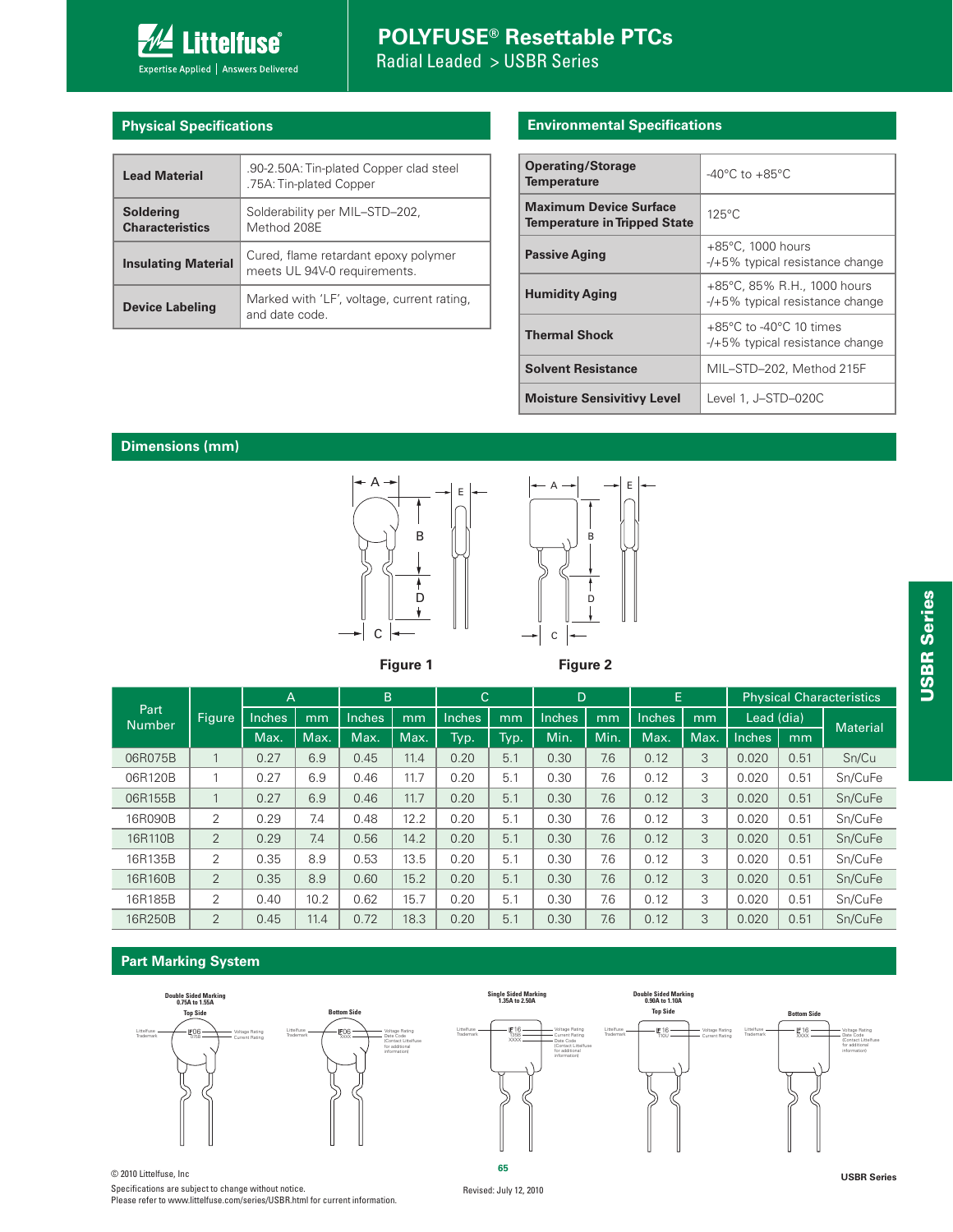Radial Leaded > USBR Series



### **Part Ordering Number System**



### **Ordering Information**

| <b>Part Number</b> | <b>Ordering Number</b> | hold<br>(A) | $I_{hold}$ Code | <b>Packaging Option</b> | Quantity | <b>Quantity &amp; Packaging</b><br>Codes |
|--------------------|------------------------|-------------|-----------------|-------------------------|----------|------------------------------------------|
| 06R075B            | 06R075BU               | 0.75        | 075             | <b>Bulk</b>             | 500      | U                                        |
|                    | 06R075BPR              |             |                 | Tape and Ammo           | 2000     | PR                                       |
| 06R120B            | 06R120BU               |             |                 | <b>Bulk</b>             | 500      | $\cup$                                   |
|                    | 06R120BPR              | 1.20        | 120             | Tape and Ammo           | 2000     | PR                                       |
| 06R155B            | 06R155BU               |             | 155             | <b>Bulk</b>             | 500      | U                                        |
|                    | 06R155BPR              | 1.55        |                 | Tape and Ammo           | 2000     | PR                                       |
| 16R090B            | 16R090BU               | 0.90        | 090             | <b>Bulk</b>             | 500      | $\cup$                                   |
|                    | 16R090BPR              |             |                 | Tape and Ammo           | 2000     | <b>PR</b>                                |
|                    | 16R110BU               |             |                 | <b>Bulk</b>             | 500      | $\cup$                                   |
| 16R110B            | 16R110BPR              | 1.10        | 110             | Tape and Ammo           | 2000     | <b>PR</b>                                |
| 16R135B            | 16R135BU               | 1.35        | 135             | <b>Bulk</b>             | 500      | $\cup$                                   |
|                    | 16R135BPR              |             |                 | Tape and Ammo           | 2000     | <b>PR</b>                                |
| 16R160B            | 16R160BU               | 1.60        | 160             | <b>Bulk</b>             | 500      | $\cup$                                   |
|                    | 16R160BPR              |             |                 | Tape and Ammo           | 2000     | <b>PR</b>                                |
| 16R185B            | 16R185BU               | 1.85        | 185             | <b>Bulk</b>             | 500      | U                                        |
|                    | 16R185BPR              |             |                 | Tape and Ammo           | 2000     | <b>PR</b>                                |
|                    | 16R250BU               | 2.50        | 250             | <b>Bulk</b>             | 500      | $\cup$                                   |
| 16R250B            | 16R250BPR              |             |                 | Tape and Ammo           | 2000     | PR                                       |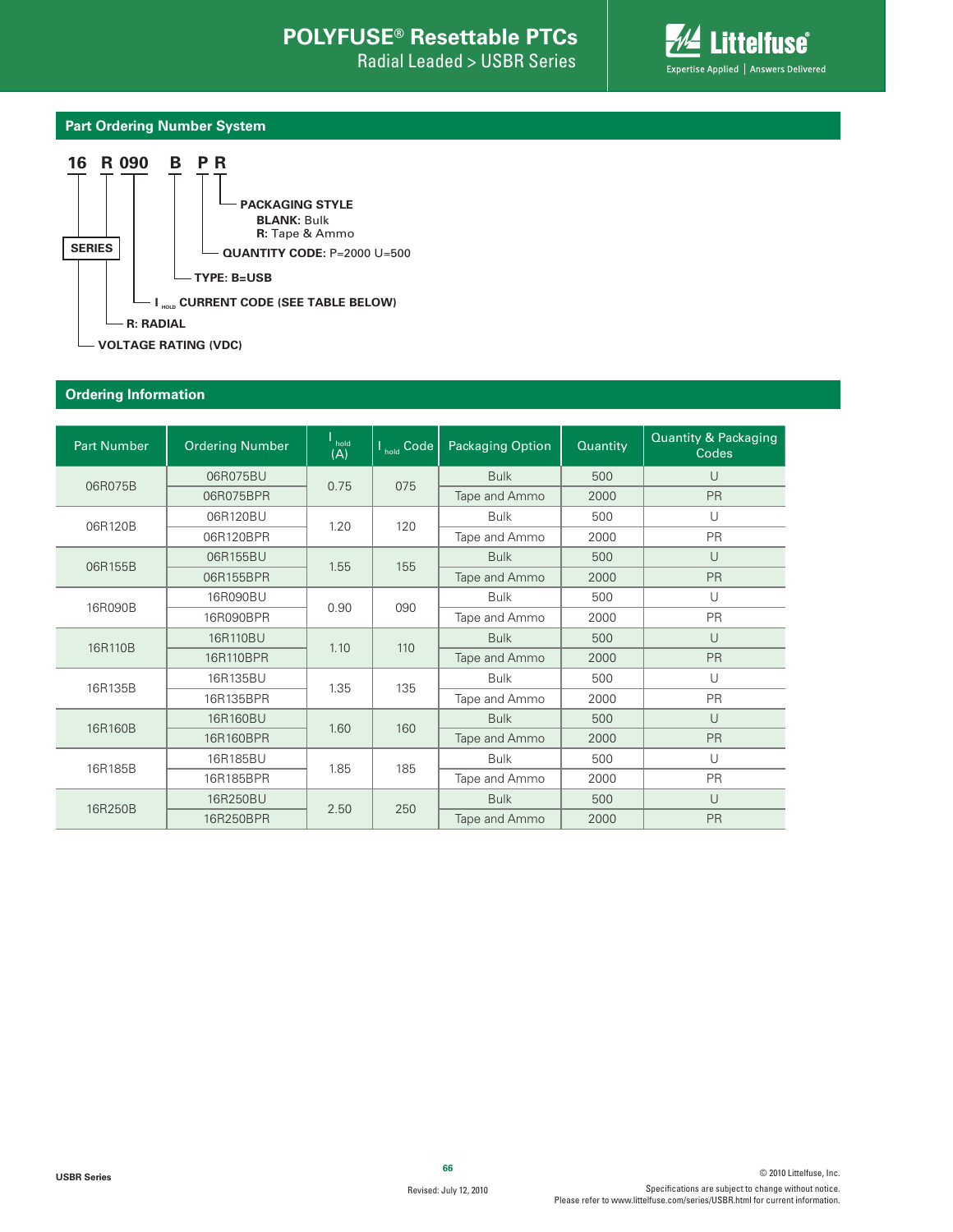

## **POLYFUSE® Resettable PTCs**

Radial Leaded > USBR Series

| <b>Tape and Ammo Specifications</b> |  |
|-------------------------------------|--|
|                                     |  |

Devices taped using EIA468-B/IE286-2 standards. See table below and Figure 1 for details.

| DUVIUUS tapuu using EIA400 D/IEZOO Z Stanuarus. OUU tabiu bulovy anu ngaru ni lor uutalis. |                  |                                      | <b>Dimensions</b> |                |  |  |
|--------------------------------------------------------------------------------------------|------------------|--------------------------------------|-------------------|----------------|--|--|
| <b>Dimension</b>                                                                           | <b>EIA Mark</b>  | <b>IEC Mark</b>                      | Dim. (mm)         | Tol. (mm)      |  |  |
| Carrier tape width                                                                         | W                | W                                    | 18                | $-0.5/ +1.0$   |  |  |
| Hold down tape width                                                                       | W,               | $W_{\alpha}$                         | 11                | min.           |  |  |
| Top distance between tape edges                                                            | $W_{\alpha}$     | $W_{\gamma}$                         | 3                 | max.           |  |  |
| Sprocket hole position                                                                     | $W_{\rm s}$      | $W_{1}$                              | 9                 | $-0.5 / +0.75$ |  |  |
| Sprocket hole diameter*                                                                    | $\mathbf{D}_{0}$ | $\mathbf{D}_{\scriptscriptstyle{0}}$ | $\overline{4}$    | $-/- 0.32$     |  |  |
| Abscissa to plane(straight lead)                                                           | н                | н                                    | 18.5              | $-/- 3.0$      |  |  |
| Abscissa to plane(kinked lead)                                                             | $H_0$            | $H_0$                                | 16                | $-/+$ 0.5      |  |  |
| Abscissa to top                                                                            | Н,               | Н,                                   | 32.2              | max.           |  |  |
| Overall width w/o lead protrusion                                                          | $\mathbf{C}_{1}$ |                                      | 42.5              | max.           |  |  |
| Overall width w/ lead protrusion                                                           | $\mathbf{C}_2$   |                                      | 43.2              | max.           |  |  |
| Lead protrusion                                                                            | $L_{1}$          | $\mathbf{I}_{1}$                     | 1.0               | max.           |  |  |
| Protrusion of cut out                                                                      | L                | L                                    | 11                | max.           |  |  |
| Protrusion beyond hold-down tape                                                           | $\mathbf{I}_{2}$ | $\mathbf{I}_{2}$                     | Not specified     |                |  |  |
| Sprocket hole pitch                                                                        | $P_0$            | $P_0$                                | 12.7              | $-/- 0.35$     |  |  |
| Pitch tolerance                                                                            |                  |                                      | 20<br>consecutive | $-/-1$         |  |  |
| Device pitch                                                                               |                  |                                      | 12.7              |                |  |  |
| Tape thickness                                                                             | $\mathbf t$      | t                                    | 0.9               | max.           |  |  |
| Tape thickness with splice                                                                 | $\mathbf{t}_{1}$ |                                      | 2.0               | max.           |  |  |
| Splice sprocket hole alignment                                                             |                  |                                      | $\Omega$          | $-/+$ 0.3      |  |  |
| Body lateral deviation                                                                     | Δh               | Δh                                   | $\mathbf 0$       | $-/- 1.0$      |  |  |
| Body tape plane deviation                                                                  | $\Delta p$       | $\Delta p$                           | $\overline{0}$    | $-/- 1.3$      |  |  |
| Ordinate to adjacent component lead*                                                       | $P_1$            | $P_1$                                | 3.81              | $-/- 1.0$      |  |  |
| Lead spacing*                                                                              | F                | F                                    | 5.08              | $-/+$ 0.8      |  |  |

\*Differs from EIA specification.

### **Tape and Ammo Diagram**